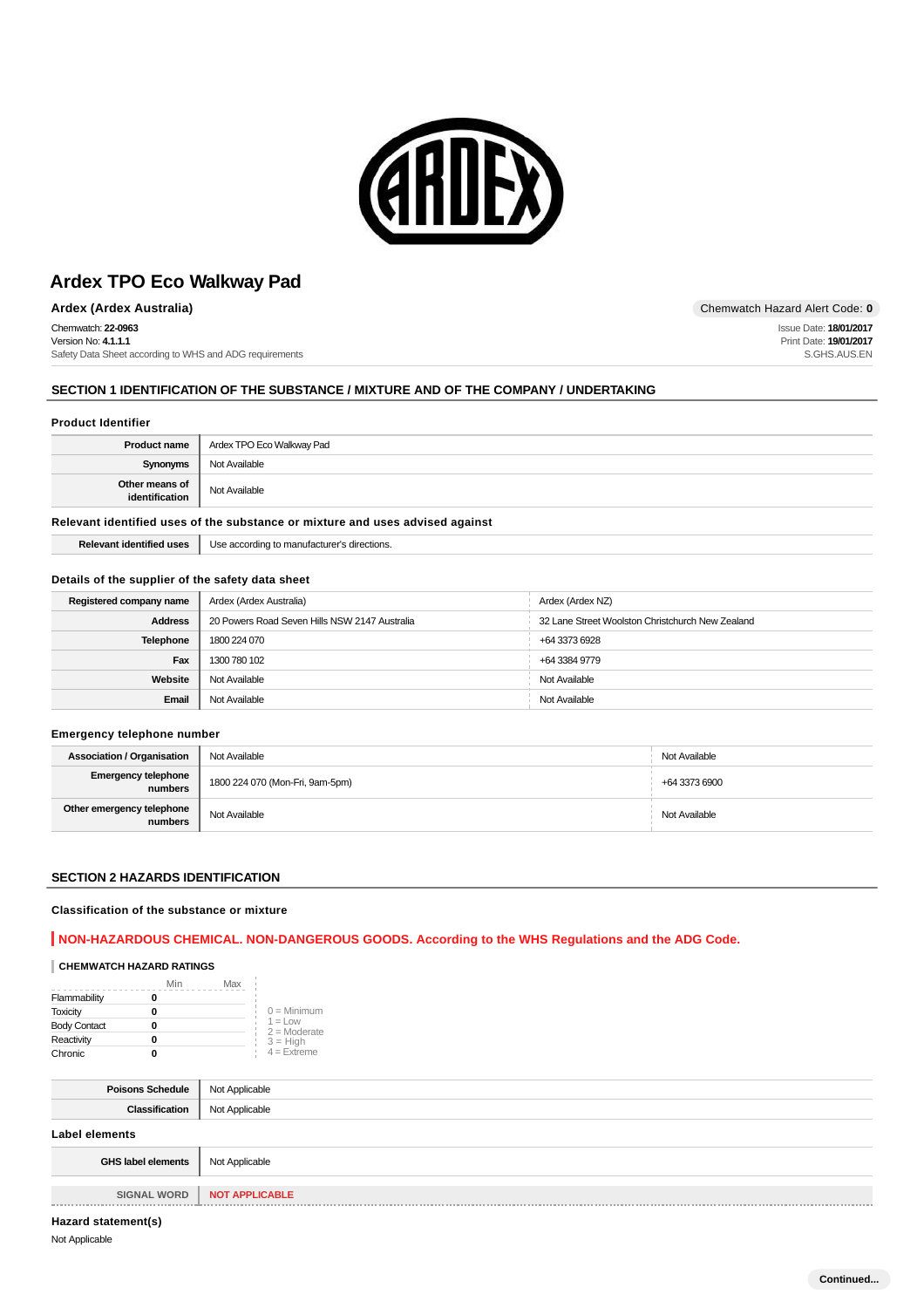### **Precautionary statement(s) Prevention**

Not Applicable

**Precautionary statement(s) Response**

Not Applicable **Precautionary statement(s) Storage**

Not Applicable

**Precautionary statement(s) Disposal**

Not Applicable

## **SECTION 3 COMPOSITION / INFORMATION ON INGREDIENTS**

#### **Substances**

See section below for composition of Mixtures

# **Mixtures**

| <b>CAS No</b> | %[weight]  | Name                                       |
|---------------|------------|--------------------------------------------|
| Not Available | $\epsilon$ | fiberous glass                             |
| Not Available | >98        | Ingredients determined not to be hazardous |

# **SECTION 4 FIRST AID MEASURES**

### **Description of first aid measures**

| <b>Eye Contact</b>  | Generally not applicable.                                                                                                                            |
|---------------------|------------------------------------------------------------------------------------------------------------------------------------------------------|
| <b>Skin Contact</b> | If skin or hair contact occurs:<br>Flush skin and hair with running water (and soap if available).<br>Seek medical attention in event of irritation. |
| Inhalation          | Generally not applicable.                                                                                                                            |
| Ingestion           | Generally not applicable.                                                                                                                            |

**Indication of any immediate medical attention and special treatment needed**

Treat symptomatically.

# **SECTION 5 FIREFIGHTING MEASURES**

### **Extinguishing media**

There is no restriction on the type of extinguisher which may be used. Use extinguishing media suitable for surrounding area.

## **Special hazards arising from the substrate or mixture**

**Fire Incompatibility** None known.

| <b>Advice for firefighters</b> |                                                                                                                                                                                                                                                                                                                                      |
|--------------------------------|--------------------------------------------------------------------------------------------------------------------------------------------------------------------------------------------------------------------------------------------------------------------------------------------------------------------------------------|
| <b>Fire Fighting</b>           | ► Use water delivered as a fine spray to control fire and cool adjacent area.<br>Do not approach containers suspected to be hot.<br>• Cool fire exposed containers with water spray from a protected location.<br>If safe to do so, remove containers from path of fire.<br>Slight hazard when exposed to heat, flame and oxidisers. |
| <b>Fire/Explosion Hazard</b>   | $\triangleright$ Non combustible.<br>▶ Not considered a significant fire risk, however containers may burn.                                                                                                                                                                                                                          |
| <b>HAZCHEM</b>                 | Not Applicable                                                                                                                                                                                                                                                                                                                       |

## **SECTION 6 ACCIDENTAL RELEASE MEASURES**

### **Personal precautions, protective equipment and emergency procedures**

See section 8

### **Environmental precautions**

See section 12

#### **Methods and material for containment and cleaning up**

| <b>Minor Spills</b> | $\triangleright$ Clean up all spills immediately.<br>Secure load if safe to do so.<br>• Bundle/collect recoverable product.<br>• Collect remaining material in containers with covers for disposal. |
|---------------------|-----------------------------------------------------------------------------------------------------------------------------------------------------------------------------------------------------|
| <b>Major Spills</b> | • Minor hazard.<br>$\triangleright$ Clear area of personnel.<br>Alert Fire Brigade and tell them location and nature of hazard.<br>▶ Wear physical protective gloves e.g. Leather.                  |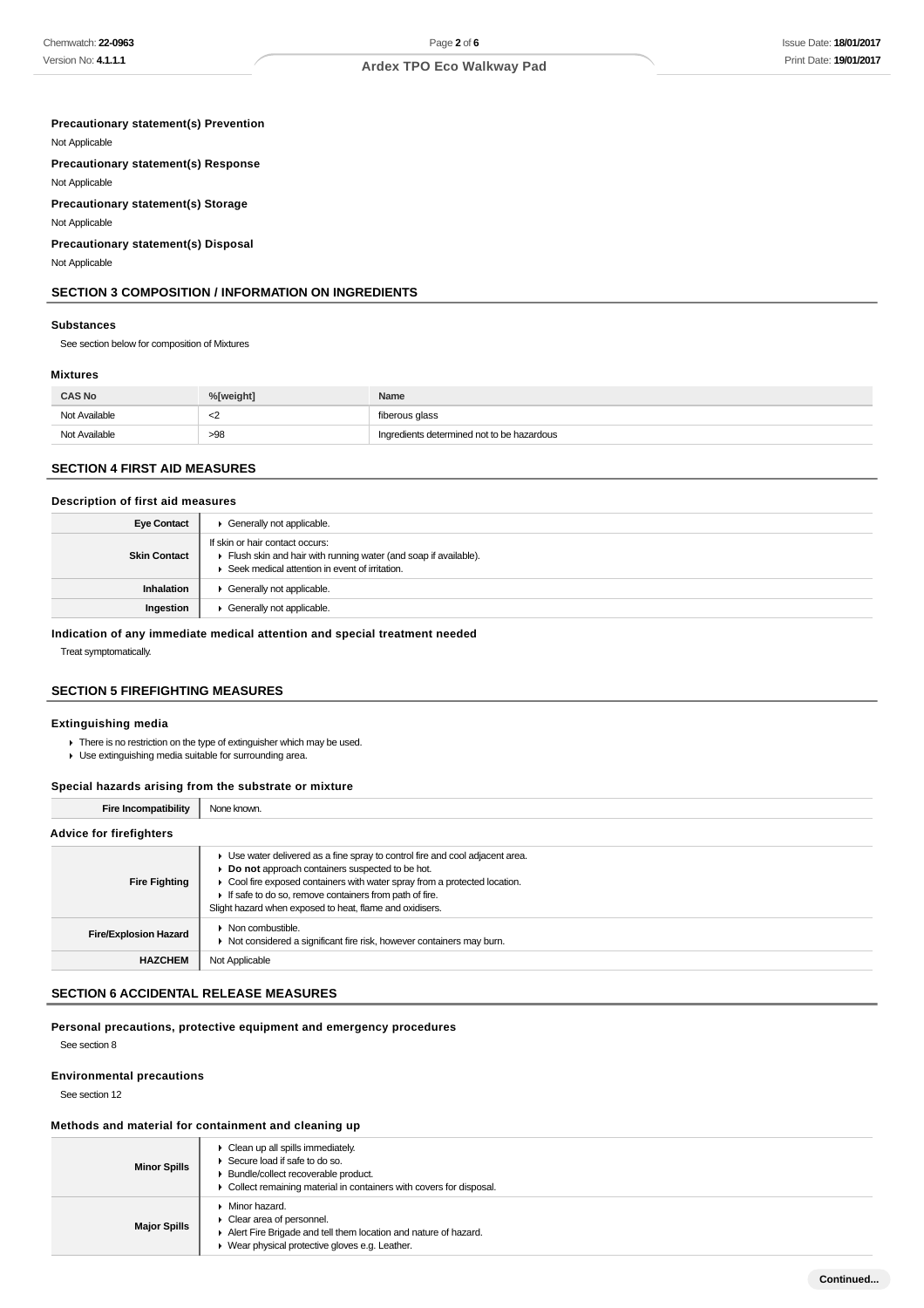Personal Protective Equipment advice is contained in Section 8 of the SDS.

## **SECTION 7 HANDLING AND STORAGE**

| Precautions for safe handling                                |                                                                                                                                                                                                                   |  |  |
|--------------------------------------------------------------|-------------------------------------------------------------------------------------------------------------------------------------------------------------------------------------------------------------------|--|--|
| Safe handling                                                | Limit all unnecessary personal contact.<br>▶ Wear protective clothing when risk of exposure occurs.<br>$\blacktriangleright$ Use in a well-ventilated area.<br>• When handling <b>DO NOT</b> eat, drink or smoke. |  |  |
| Other information                                            | $\blacktriangleright$ Keep dry.<br>Store under cover.<br>▶ Protect containers against physical damage.<br>• Observe manufacturer's storage and handling recommendations contained within this SDS.                |  |  |
| Conditions for safe storage, including any incompatibilities |                                                                                                                                                                                                                   |  |  |
| Suitable container                                           | • Polyethylene or polypropylene container.<br>• Packing as recommended by manufacturer.<br>• Check all containers are clearly labelled and free from leaks.                                                       |  |  |
| Storage incompatibility                                      | $\blacktriangleright$ Avoid reaction with oxidising agents                                                                                                                                                        |  |  |

# **SECTION 8 EXPOSURE CONTROLS / PERSONAL PROTECTION**

## **Control parameters**

### **OCCUPATIONAL EXPOSURE LIMITS (OEL)**

### **INGREDIENT DATA**

### Not Available

### **EMERGENCY LIMITS**

| Ingredient                                    | <b>Material name</b> | TEEL-1        | TEEL-2              | TEEL-3        |
|-----------------------------------------------|----------------------|---------------|---------------------|---------------|
| Ardex TPO Eco Walkway Pad                     | Not Available        | Not Available | Not Available       | Not Available |
|                                               |                      |               |                     |               |
| Ingredient                                    | <b>Original IDLH</b> |               | <b>Revised IDLH</b> |               |
| fiberous glass                                | Not Available        |               | Not Available       |               |
| Ingredients determined not to<br>be hazardous | Not Available        |               | Not Available       |               |

### **Exposure controls**

| Appropriate engineering<br>controls | Engineering controls are used to remove a hazard or place a barrier between the worker and the hazard. Well-designed engineering controls can be highly<br>effective in protecting workers and will typically be independent of worker interactions to provide this high level of protection.<br>The basic types of engineering controls are:<br>Process controls which involve changing the way a job activity or process is done to reduce the risk.<br>Enclosure and/or isolation of emission source which keeps a selected hazard "physically" away from the worker and ventilation that strategically "adds" and<br>"removes" air in the work environment. |
|-------------------------------------|-----------------------------------------------------------------------------------------------------------------------------------------------------------------------------------------------------------------------------------------------------------------------------------------------------------------------------------------------------------------------------------------------------------------------------------------------------------------------------------------------------------------------------------------------------------------------------------------------------------------------------------------------------------------|
| <b>Personal protection</b>          |                                                                                                                                                                                                                                                                                                                                                                                                                                                                                                                                                                                                                                                                 |
| Eye and face protection             | No special equipment for minor exposure i.e. when handling small quantities.<br>OTHERWISE:<br>Safety glasses with side shields.<br>► Contact lenses may pose a special hazard; soft contact lenses may absorb and concentrate irritants. A written policy document, describing the wearing of<br>lenses or restrictions on use, should be created for each workplace or task.                                                                                                                                                                                                                                                                                   |
| <b>Skin protection</b>              | See Hand protection below                                                                                                                                                                                                                                                                                                                                                                                                                                                                                                                                                                                                                                       |
| Hands/feet protection               | Wear general protective gloves, eg. light weight rubber gloves.                                                                                                                                                                                                                                                                                                                                                                                                                                                                                                                                                                                                 |
| <b>Body protection</b>              | See Other protection below                                                                                                                                                                                                                                                                                                                                                                                                                                                                                                                                                                                                                                      |
| Other protection                    | No special equipment needed when handling small quantities.<br><b>OTHERWISE:</b><br>$\triangleright$ Overalls.<br>$\blacktriangleright$ Barrier cream.<br>Eyewash unit.                                                                                                                                                                                                                                                                                                                                                                                                                                                                                         |
| <b>Thermal hazards</b>              | Not Available                                                                                                                                                                                                                                                                                                                                                                                                                                                                                                                                                                                                                                                   |

## **SECTION 9 PHYSICAL AND CHEMICAL PROPERTIES**

### **Information on basic physical and chemical properties**

| Appearance            | Grey mat with no odour; insoluble in water. |                                                   |               |
|-----------------------|---------------------------------------------|---------------------------------------------------|---------------|
| <b>Physical state</b> | Manufactured                                | Relative density (Water = 1)                      | Not Available |
| Odour                 | Not Available                               | <b>Partition coefficient</b><br>n-octanol / water | Not Available |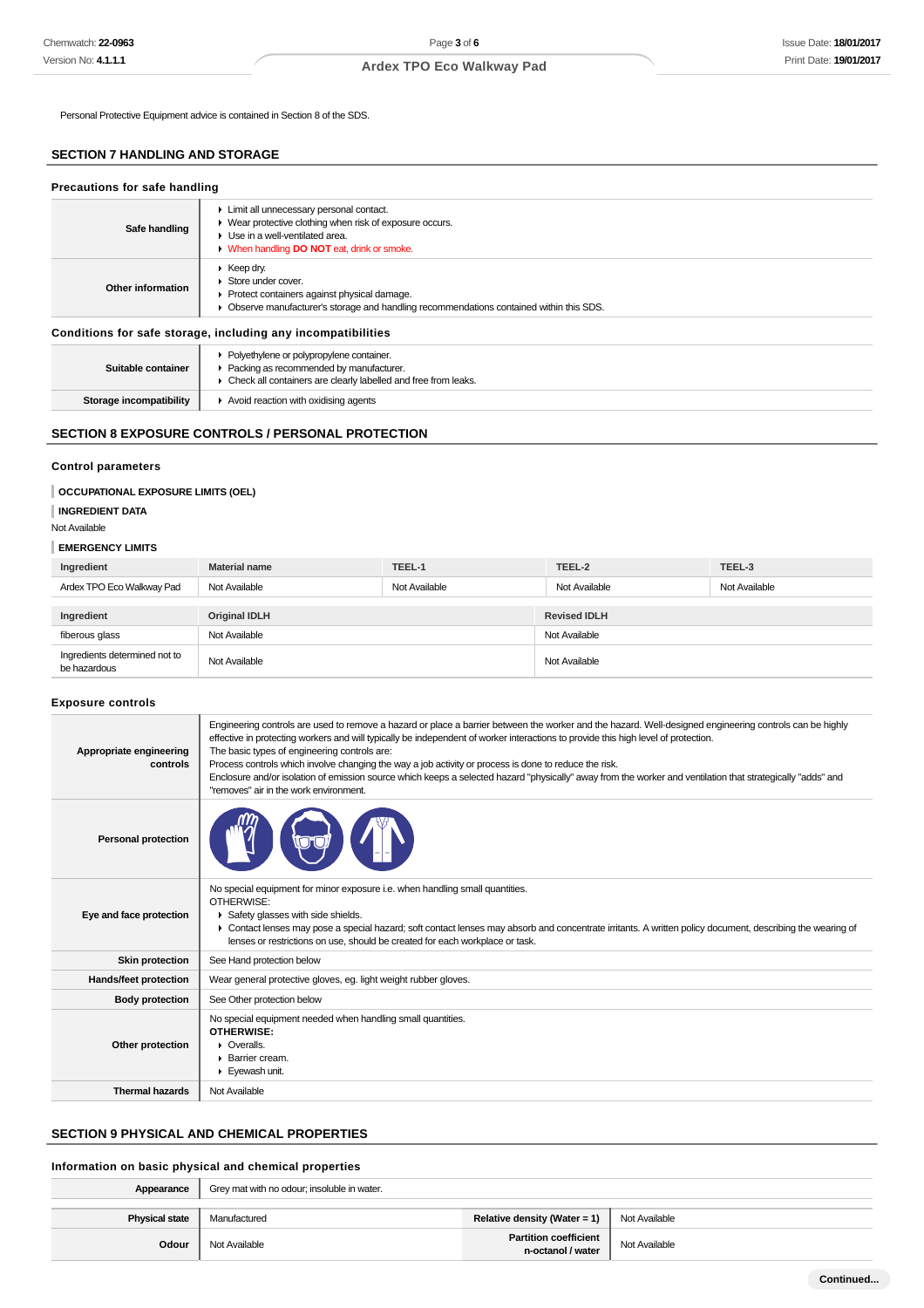| <b>Odour threshold</b>                          | Not Available  | Auto-ignition temperature<br>$(^{\circ}C)$ | Not Applicable |
|-------------------------------------------------|----------------|--------------------------------------------|----------------|
| pH (as supplied)                                | Not Applicable | Decomposition<br>temperature               | Not Available  |
| Melting point / freezing<br>point (°C)          | Not Available  | <b>Viscosity (cSt)</b>                     | Not Applicable |
| Initial boiling point and<br>boiling range (°C) | Not Applicable | Molecular weight (g/mol)                   | Not Applicable |
| Flash point (°C)                                | Not Applicable | <b>Taste</b>                               | Not Available  |
| <b>Evaporation rate</b>                         | Not Applicable | <b>Explosive properties</b>                | Not Available  |
| Flammability                                    | Not Applicable | <b>Oxidising properties</b>                | Not Available  |
| Upper Explosive Limit (%)                       | Not Applicable | Surface Tension (dyn/cm or<br>$mN/m$ )     | Not Applicable |
| Lower Explosive Limit (%)                       | Not Applicable | <b>Volatile Component (%vol)</b>           | Not Applicable |
| Vapour pressure (kPa)                           | Not Applicable | Gas group                                  | Not Available  |
| Solubility in water (g/L)                       | Immiscible     | pH as a solution (1%)                      | Not Applicable |
| Vapour density (Air = 1)                        | Not Applicable | VOC g/L                                    | Not Applicable |

## **SECTION 10 STABILITY AND REACTIVITY**

| Reactivity                                 | See section 7                                                                                                                      |
|--------------------------------------------|------------------------------------------------------------------------------------------------------------------------------------|
| <b>Chemical stability</b>                  | Unstable in the presence of incompatible materials.<br>▶ Product is considered stable.<br>Hazardous polymerisation will not occur. |
| Possibility of hazardous<br>reactions      | See section 7                                                                                                                      |
| <b>Conditions to avoid</b>                 | See section 7                                                                                                                      |
| Incompatible materials                     | See section 7                                                                                                                      |
| <b>Hazardous decomposition</b><br>products | See section 5                                                                                                                      |

# **SECTION 11 TOXICOLOGICAL INFORMATION**

## **Information on toxicological effects**

| <b>Inhaled</b>        | Not normally a hazard due to physical form of product.                                                                                                                                                                                                                                                   |                                                                                                                                                       |  |
|-----------------------|----------------------------------------------------------------------------------------------------------------------------------------------------------------------------------------------------------------------------------------------------------------------------------------------------------|-------------------------------------------------------------------------------------------------------------------------------------------------------|--|
| Ingestion             | Not normally a hazard due to physical form of product.                                                                                                                                                                                                                                                   |                                                                                                                                                       |  |
| <b>Skin Contact</b>   | The material is not thought to produce adverse health effects or skin irritation following contact (as classified by EC Directives using animal models).<br>Nevertheless, good hygiene practice requires that exposure be kept to a minimum and that suitable gloves be used in an occupational setting. |                                                                                                                                                       |  |
| Eye                   | Not normally a hazard due to physical form of product.                                                                                                                                                                                                                                                   |                                                                                                                                                       |  |
| <b>Chronic</b>        | This manufactured article is considered to have low hazard potential if handling and personal protection recommendations are followed                                                                                                                                                                    |                                                                                                                                                       |  |
|                       |                                                                                                                                                                                                                                                                                                          |                                                                                                                                                       |  |
| Ardex TPO Eco Walkway | <b>TOXICITY</b>                                                                                                                                                                                                                                                                                          | <b>IRRITATION</b>                                                                                                                                     |  |
| Pad                   | Not Available                                                                                                                                                                                                                                                                                            | Not Available                                                                                                                                         |  |
|                       |                                                                                                                                                                                                                                                                                                          |                                                                                                                                                       |  |
| Legend:               | extracted from RTECS - Register of Toxic Effect of chemical Substances                                                                                                                                                                                                                                   | 1. Value obtained from Europe ECHA Registered Substances - Acute toxicity 2.* Value obtained from manufacturer's SDS. Unless otherwise specified data |  |
|                       |                                                                                                                                                                                                                                                                                                          |                                                                                                                                                       |  |

| <b>Acute Toxicity</b>                       | Y | Carcinogenicity                 | $\odot$                                                                                                                                                            |
|---------------------------------------------|---|---------------------------------|--------------------------------------------------------------------------------------------------------------------------------------------------------------------|
| <b>Skin Irritation/Corrosion</b>            | ◡ | Reproductivity                  | $\odot$                                                                                                                                                            |
| <b>Serious Eye</b><br>Damage/Irritation     | S | <b>STOT - Single Exposure</b>   | $\circ$                                                                                                                                                            |
| <b>Respiratory or Skin</b><br>sensitisation | O | <b>STOT - Repeated Exposure</b> | $\circ$                                                                                                                                                            |
| Mutagenicity                                | S | <b>Aspiration Hazard</b>        | Ø                                                                                                                                                                  |
|                                             |   | Legend:                         | $\blacktriangleright$ - Data available but does not fill the criteria for classification<br>$\blacktriangleright$ - Data required to make classification available |

### $\bigcirc$  – Data Not Available to make classification

## **SECTION 12 ECOLOGICAL INFORMATION**

## **Toxicity**

| Ingredient           | Endpoint       | <b>Test Duration (hr)</b>                                                                                                                                                                                                                                                                                                                                                                | <b>Species</b> | Value          | Source         |
|----------------------|----------------|------------------------------------------------------------------------------------------------------------------------------------------------------------------------------------------------------------------------------------------------------------------------------------------------------------------------------------------------------------------------------------------|----------------|----------------|----------------|
| <b>Not Available</b> | Not Applicable | Not Applicable                                                                                                                                                                                                                                                                                                                                                                           | Not Applicable | Not Applicable | Not Applicable |
| Legend:              |                | Extracted from 1. IUCLID Toxicity Data 2. Europe ECHA Registered Substances - Ecotoxicological Information - Aquatic Toxicity 3. EPIWIN Suite V3.12 -<br>Aquatic Toxicity Data (Estimated) 4. US EPA, Ecotox database - Aquatic Toxicity Data 5. ECETOC Aquatic Hazard Assessment Data 6. NITE (Japan) -<br>Bioconcentration Data 7. METI (Japan) - Bioconcentration Data 8. Vendor Data |                |                |                |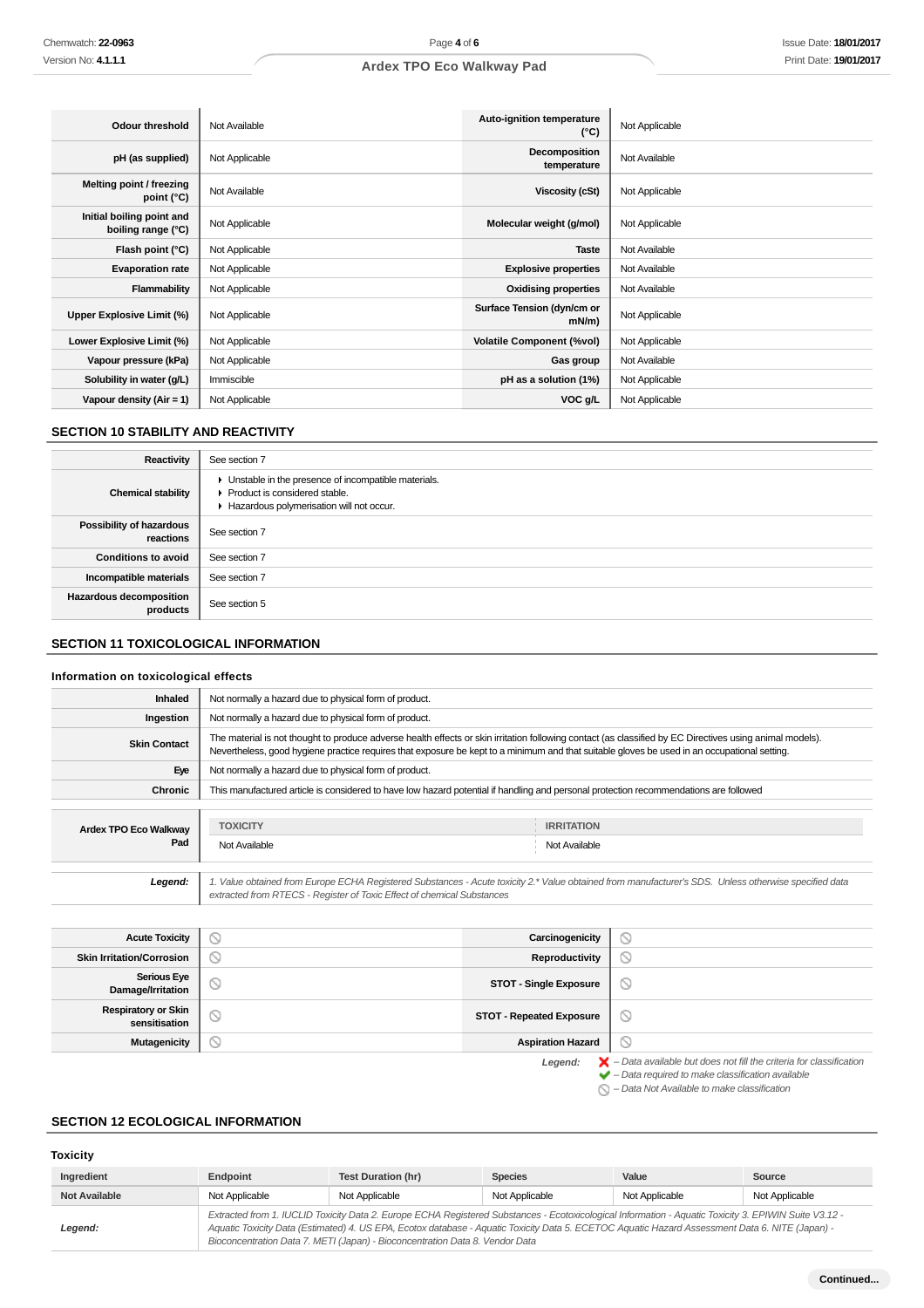#### **Persistence and degradability**

| Ingredient                       | Persistence: Water/Soil               | Persistence: Air                      |
|----------------------------------|---------------------------------------|---------------------------------------|
|                                  | No Data available for all ingredients | No Data available for all ingredients |
|                                  |                                       |                                       |
| <b>Bioaccumulative potential</b> |                                       |                                       |
| Ingredient                       | <b>Bioaccumulation</b>                |                                       |
|                                  | No Data available for all ingredients |                                       |
|                                  |                                       |                                       |
| Mobility in soil                 |                                       |                                       |
| Ingredient                       | <b>Mobility</b>                       |                                       |
|                                  | No Data available for all ingredients |                                       |

## **SECTION 13 DISPOSAL CONSIDERATIONS**

#### **Waste treatment methods**

| <b>Product / Packaging</b><br>disposal | ▶ Recycle wherever possible or consult manufacturer for recycling options.<br>Consult State Land Waste Management Authority for disposal.<br>Bury residue in an authorised landfill.<br>Recycle containers if possible, or dispose of in an authorised landfill. |
|----------------------------------------|------------------------------------------------------------------------------------------------------------------------------------------------------------------------------------------------------------------------------------------------------------------|
|----------------------------------------|------------------------------------------------------------------------------------------------------------------------------------------------------------------------------------------------------------------------------------------------------------------|

#### **SECTION 14 TRANSPORT INFORMATION**

| <b>Labels Required</b>  |                |
|-------------------------|----------------|
| <b>Marine Pollutant</b> | <b>NO</b>      |
| <b>HAZCHEM</b>          | Not Applicable |

### **Land transport (ADG): NOT REGULATED FOR TRANSPORT OF DANGEROUS GOODS**

#### **Air transport (ICAO-IATA / DGR): NOT REGULATED FOR TRANSPORT OF DANGEROUS GOODS**

### **Sea transport (IMDG-Code / GGVSee): NOT REGULATED FOR TRANSPORT OF DANGEROUS GOODS**

#### **Transport in bulk according to Annex II of MARPOL and the IBC code**

Not Applicable

## **SECTION 15 REGULATORY INFORMATION**

### **Safety, health and environmental regulations / legislation specific for the substance or mixture**

| <b>National Inventory</b>               | <b>Status</b>                                                                                                                                                                              |
|-----------------------------------------|--------------------------------------------------------------------------------------------------------------------------------------------------------------------------------------------|
| Australia - AICS                        | Y                                                                                                                                                                                          |
| Canada - DSL                            | $\checkmark$                                                                                                                                                                               |
| Canada - NDSL                           | Y                                                                                                                                                                                          |
| China - IECSC                           | Y                                                                                                                                                                                          |
| Europe - EINEC / ELINCS /<br><b>NLP</b> | Y                                                                                                                                                                                          |
| Japan - ENCS                            | Y                                                                                                                                                                                          |
| Korea - KECI                            | Y                                                                                                                                                                                          |
| New Zealand - NZIoC                     | Y                                                                                                                                                                                          |
| Philippines - PICCS                     | Y                                                                                                                                                                                          |
| USA - TSCA                              | Y                                                                                                                                                                                          |
| Legend:                                 | $Y = All$ ingredients are on the inventory<br>N = Not determined or one or more ingredients are not on the inventory and are not exempt from listing(see specific ingredients in brackets) |

#### **SECTION 16 OTHER INFORMATION**

#### **Other information**

Classification of the preparation and its individual components has drawn on official and authoritative sources as well as independent review by the Chemwatch Classification committee using available literature references.

A list of reference resources used to assist the committee may be found at: www.chemwatch.net

The SDS is a Hazard Communication tool and should be used to assist in the Risk Assessment. Many factors determine whether the reported Hazards are Risks in the workplace or other settings. Risks may be determined by reference to Exposures Scenarios. Scale of use, frequency of use and current or available engineering controls must be considered.

#### **Definitions and abbreviations**

PC-TWA: Permissible Concentration-Time Weighted Average

PC-STEL: Permissible Concentration-Short Term Exposure Limit